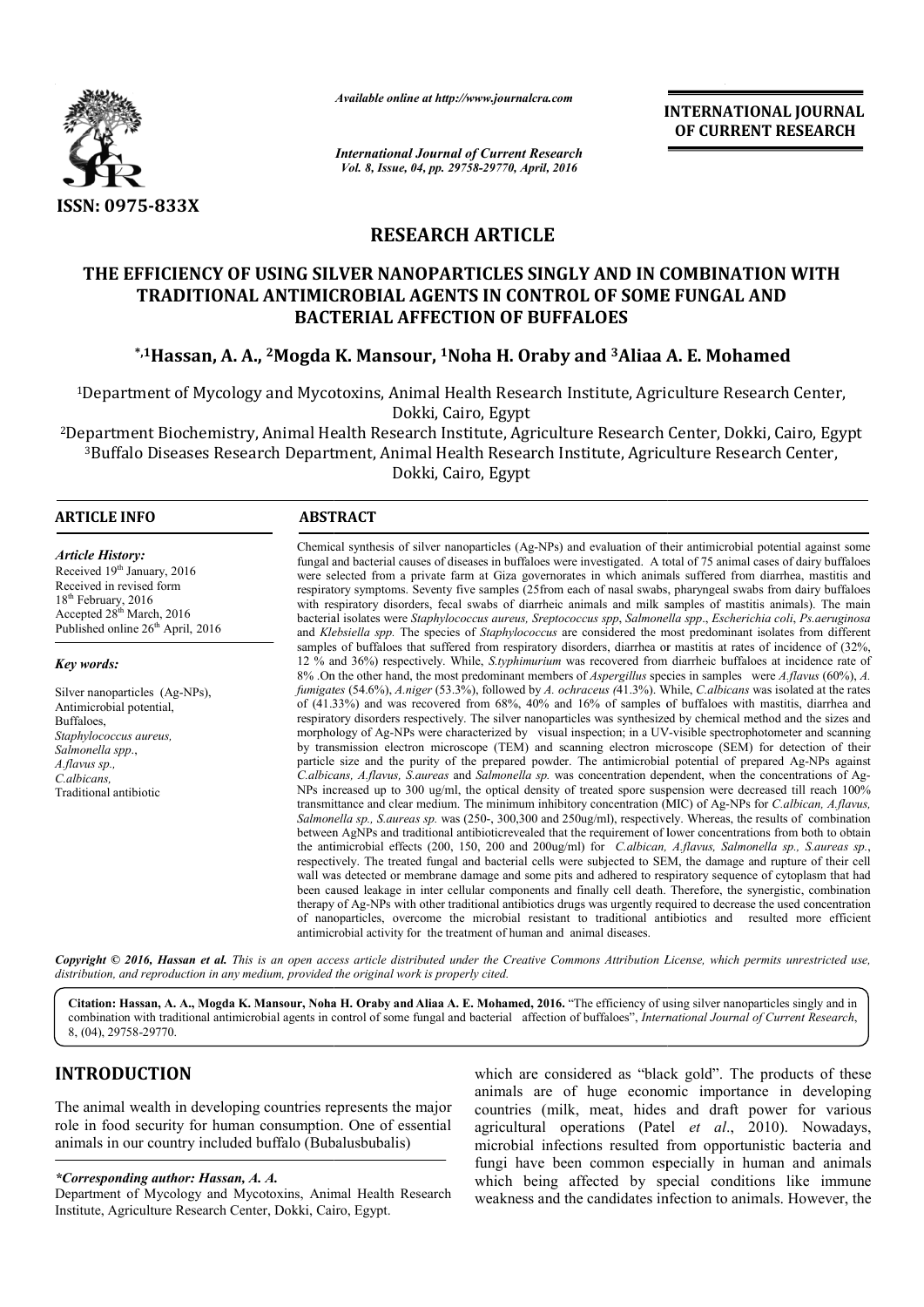fungal infections particularly by C.albicans and mycotoxigenicmoulds represent the widest spread causes of mycotic diseases of man and animals (Hassan *et al*., 2007, 2012a, 2014, 2015a and 2016). In spite of progressive advances in harvesting, storage and processing technologies, fungal spoilage still has a major economic impact on world food supplies. The most common and destructive food spoilage fungi belong to the genera Aspergillus, Penicillium and Fusarium, although other genera are of significance in particular foods and feed (Refai and Hassan, 2013). Moreover, Candida albicansand other fungal infection are probably one of the most successful opportunistic pathogens in humans. Under conditions of a weakened immune system, colonizing C. albicansandmouldcan become opportunistic, causing recurrent mucosal infections and life-threatening contagious infections with high mortality rates (Refai *et al*., 2014a). In addition, there are a number of fungal and bacterial diseases which adversely affect the health of this animal, as mastitis, diarrhea and respiratory tract infections which are the major production-limiting disease causing staggering economic losses to the animal industry. The most important effects are related to economic losses due to decrease in milk yield (McDowell *et al*., 1995), diminished meat production due to diarrhea (Fagiolo *et al*., 2005) and respiratory disorders which are stress factors resulted a bad production of animal (Quinn *et al*., 2002). Several studies recovered various bacterial and fungal causes of these diseases in man and animals as Staphylococcus species Streptococcus species and Escherichia coli species, C. albicans, Aspergillussp. And Penicillium sp. which are the dominant microbial isolates in cases of mastitis (Yuan *et al*., 2012 and Hassan *et al*., 2014 and 2015). However, in cases of calve diarrhea, the most important bacterial are enterotoxigenic E.coli (ETEC) which producing directly detectable toxin, Salmonellae sp. and Y. enteroclotica (Milnes *et al*., 2008). While, in water buffalo, S. typhimuriumcan induce a variety of clinical syndromes with different pathologicallesions (Fagiolo *et al*., 2005).

Some mold as members of Aspergillus sp., Penicillium sp. and Fusarium sp. caused mycosis and mycotoxicosis in buffalo (Hassan *et al*.,2008, 2010 and 2014) in poultry (Hassan *et al*., 2007) and in rabbits (Hassan *et al*., 2016)and aflatoxicosis in cattle (Hassan *et al*., 2012a). Recently, a rapid increase in microbial infections that are resistant to conventional antibiotics has been observed, especially, the frequency of infections provoked by opportunistic fungal and bacterial strains has increased dramatically (Goffeau, 2008; Hassan *et al*., 2015a and 2016 and Nabawy *et al*., 2014). Furthermore, the number of known multidrug resistant bacteria and fungi is increasing rapidly. Thus, the development of more effective antifungal therapies is of great importance. Understanding the mechanisms and decisions of cell death in fungi may provide new developments in the search for diverse novel antifungal nanoparticles (Whitesides, 2003 and Hwang *et al*., 2012). Many factors appear to be involved in its emergence, the excessive and improper use and abuse of antibiotics has been shown to play a major role. The continued evolution of drug resistance, which has already invalidated many routinely used antibiotics, has reached a fevered pitch and is a serious public health threat, with some even warning of the possibility of the 21st century becoming the "post-antibiotic" era (Kåhrström *et al*., 2013). In the ongoing race between the emergence of drug resistance and the development of novel antimicrobial agents, microbes appear to be pulling ahead (Yunis, 1988). Therefore, new, safe antimicrobial agents are needed to prevent and overcome severe fungal and bacterial infections. In the recent times, the advances in the fieldof nanotechnology has brought to form thenanosizedin organic and organic particles which are used formany applications as amendments in industrial, medicine and therapeutics, synthetic textiles and food packaging products (Gajjar *et al*., 2009). Silver nanoparticles (AgNPs) are the most intensely studied metal nanomaterial. They are capable of killing fungal and bacterial cells and are effective against many drug-resistant microbes, such as C.albicans, T. verrucosum and T. mentagrophytes (Hassan *et al*., 2013) and Pseudomonas aeruginosa (P. aeruginosa), ampicillin-resistant E. coli O157:H7 and erythromycin-resistant Streptococcus pyogenes (Lara *et al*., 2010). In addition, the combination antibiotic therapy appears to hold a great deal of potential not only in tackling existing mechanisms of drug resistance but in preventing its development in the first place and combining multiple drugs can result in higher potency and higher antimicrobial efficacy by additive or synergistic effects (Chow and Yu, 1999). Therefore, the present study was designated to survey the fungal and bacterial diseases of buffaloes in Egypt. Synthize and characterize silver nanoparticles and evaluation its antibacterial and antifungal potentials against isolates recovered from field buffalo diseases. The antimicrobial potential of AgNPs was evaluated singly and in combination with traditional antimicrobial agents.

### **MATERIALS AND METHODS**

#### **Samples**

A total of 75 animal cases of dairy buffaloes were selected from a private farm at Giza governorates in which animals suffered from diarrhea, mastitis and respiratory symptoms. Seventy five samples (25each of nasal swabs, pharyngeal swabs from dairy buffaloes with respiratory disorders, fecal swabs from diarrheic animal and milk samples from mastitis animals) were aseptically collected in sterile swabs and McCartney bottles. Each sample was divided into two parts, one was incubated at37ºC for 24 h for bacteriological examination, while the second part were subjected to mycological examination

#### **Control antibacterial and antifungal**

A known antifungal as Fluconazol (20 ug) and antibacterial asFloricol (12.5 mg) were purchased from Sigma Chemical Company (USA) and used as a comparable control.

#### **Bacteriological Examination of samples**

It was carried out according to the standard methods recommended by (Quinn *et al*., 2002). Milk samples were incubated aerobically at 37ºC for 24 hrs then centrifuged at 3000 rpm for 20 minutes, the supernatant fluid was discarded and a sterile loopful from the sediment was streaked onto the surface of following media: Blood, MacConkey, Baird parker,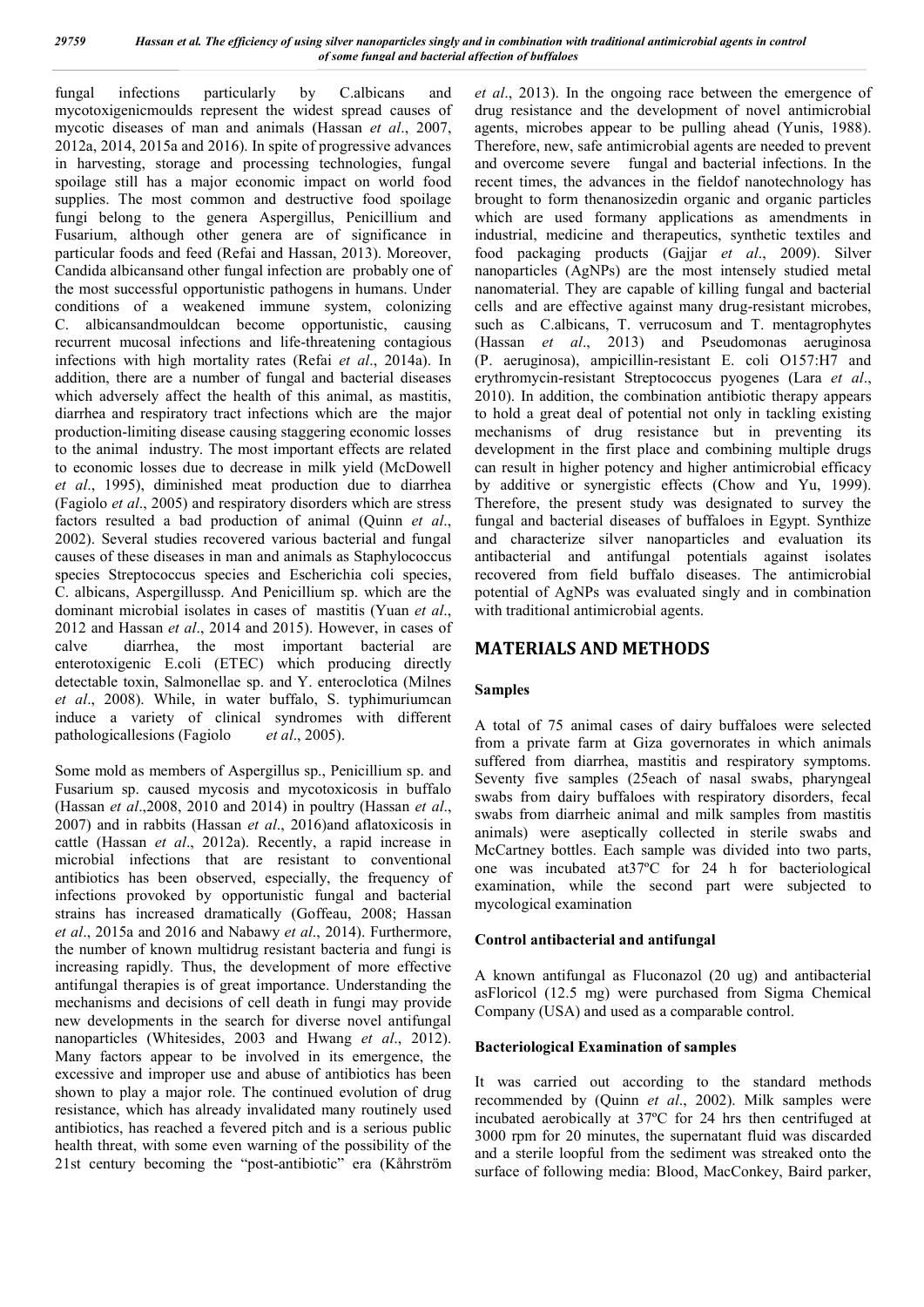EMB, Salmonella Shigella agar and Eduard agars., while swabs (nasal, pharyngeal and fecal) Samples were streaked directly on the same media. Inoculated plates were incubated at 37ºC for 24-48 hrs. Presumptive identification of bacterial isolates was made based on colony morphologic features, Gram-stain reaction, hemolytic characteristics and biochemical testes.

#### **Identification of isolated bacteria from samples**

#### **Confirmation of S.aureuscoagulase positive isolates by**

Staphylococci Latex agglutination test: Staphylococci were tested using dry spot kit (Oxoid). A fresh culture grown over night 18-36 hrs incubation was used. A positive result showed agglutination of the latex particle within 20 seconds this indicates the presence of S.aureus (Finegold and Baron, 1986).

#### **Serological identification for Escherichia coli speciesby agglutination test**

Serological identification of the isolates was carried out as described by Lee *et al*. (2009) using polyvalent and monovalent antisera (DENKA SEIKEN CO., LTD).

### **Isolation and Serological identification of Salmonella isolates**

Fecal samples were routinely grown in selenite F broth, after incubation at 37°C for 18 h; a loopful was inoculated on MacConkey agar and SalmonellaShigella agar then serological identification was carried out (SIFIN Institute FürImmunpraparate und NährmedienGmb H Berlin Berliner Allee 317/321,13o88 Berlin, Germany) according to (Edwards and Ewing, 1972).

#### **Mycological examination of samples**

The collected samples of nasal swabs, pharyngeal swabs ,fecal swabs and milk samples were prepared and examined for isolation of fungi according to the technique recommended by Refai and Hassan (2013) and Refai *et al*. (2014 a&b). After addition of medium, the plates were left to solidify at room temperature then incubated at 25oc for 5 -10 days.

#### **Identification of mold and yeasts, which isolated from samples**

The identification of moulds was basedon the morphology of the colony, the rate of growth and microscopic morphology of the isolates in a direct culture mount and micro-slide culture technique. The identification was made according to the morphological description in textbooks dealing with mould (Koneman *et al*., 1992 and Refai and Hassan, 2013 and Refai *et al*., 2014 a).While, yeast isolates were identified according to Kriger van Rij, (1984) and (Refai *et al*., 2014 b).

#### **Synthesis and characterization of silver nanoparticles (Kim**  *et al***., 2008)**

One hundred grams of solid silver were dissolved in100 ml of 100% nitric acid at 900C, and then 1 liter of distilled water was

added. By adding sodium chloride to the silver solution, the Ag ions were precipitated and then clustered together to form monodispersed nanoparticles in the aqueous medium. The Particle sizes and morphology of Nano-Ag distributions of these samples were also obtained using scanning electron microscope (SEM) (Joe, JSM-5600LV, Japan). The prepared Ag-NPs were identified and characterized by visual inspection; in a UV-visible spectrophotometer and Scanning electron microscope (SEM) for detection of their particle size and the purity of the prepared powder.

#### **Preparation of spore suspension of isolates (Gupta and kohli, 2003)**

The tested isolates of C.albicans, A.flavus, S.aureasandS. typhimuriumwere cultivated on SDA (for fungi) or nutrient agar (for bacteria) for 1-3 days at 30-37°C. At the end of incubation period the fungal mycelia / spore mat and bacterial colonies were washed off with a 6 ml of sterile distilled water by sterile loop, the outer most layer of growth (fungal spores and bacterial colonies) was scraped. The mycelia were removed by filtration through a 500mm pore sieve. This spore suspension was counted in haemocytometer slide considering the dilution factor and the spores count was adjusted to 105spores /ml.

Measurement of MIC of prepared AgNPs singly and in combination with traditional antimicrobial agents against fungi and bacteria isolated from diseased cases of buffalos (CLSI 2008) The minimum inhibitory concentration (MIC) of Ag-NPs for the tested isolated was determined by a broth microdilution method based on the National Committee for Clinical Laboratory Standards (NCCLS ) for bacteria (Balachandran *et al*., 2015), for filamentous fungi (CLSI 2008) and for yeasts (NCCLS,M27-A2 2002). In sterile 12- x 75-mm plastic test tubes, 900 ul of RPMI 1640 broth medium or SD broth medium (for fungi) or nutrient broth (for bacteria) was inoculated separately, then, 100 ul of spore suspension added to adjust the inoculum of, S. aureus, Salmonella and A.flavus (2.5 х 103cells/ml) and Candida albicansto (5 х 104 cells/ml). 100 ul of silver nanoparticles concentrations (50, 100, 150, 200, 250, 300ug/mL) for bacteria and fungi , were added. Thetraditional antifungal agent Fluconazole (20 ug) and antibacterial agent Florficol (12.5 mg)were included in the separate assays as positive controls.

A.combination effects ofAgNPs and traditional antimicrobial agents was performed as above mentioned testsbut100ul was added from each. All the test tubes were incubated for 48 hr– 5days at 28-30o C (for fungi) and for 24-48 h at 37o C (for bacteria). The experiment was repeated twice. The MIC for fungi and bacteria was defined as the lowest silver nanoparticles concentration that showing no visible fungal or bacterial growth after incubation time. After end of incubation period, 5 uL of tested broth were inoculated on the sterile nutrient agar plates for bacteria and SDA plate for fungi and incubated at 37o C for 24 hr- 2 weeks. The MIC was determined as the lowest concentration of AgNPs inhibiting the visual growth of the test cultures on the agar plate. The turbidity of the growth in tubes was observed every 24 hrs. The growth was assayed by measurement of optical density and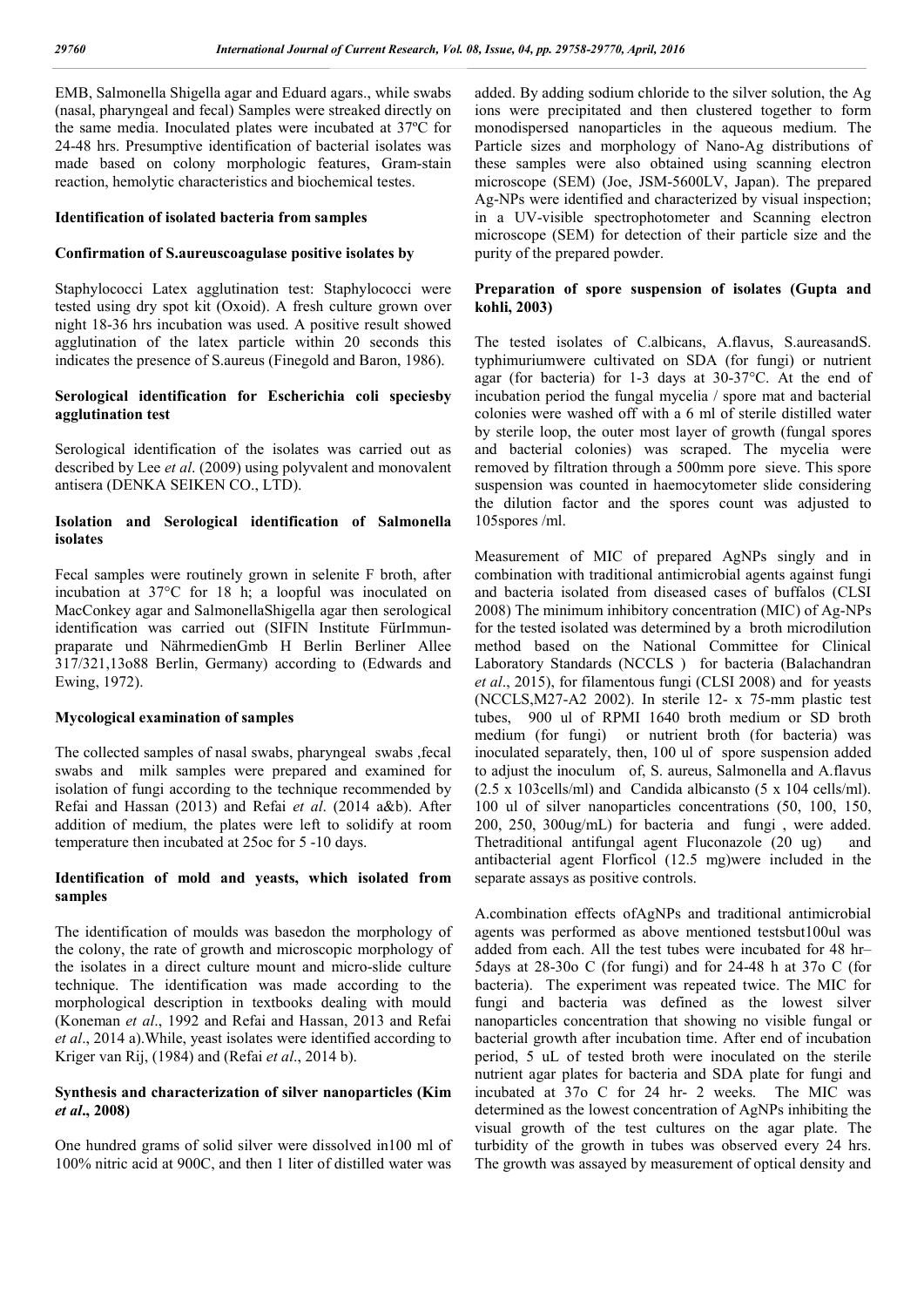transmittance % of each tubes content at 405 nm using spectrophotometer.

#### **Scanning Electron Microscopy of the treated microbial cells (SEM) (Gong** *et al***., 2007)**

The morphological changes of Candidaalbicans, A. flavus, S. aureusand Salmonella typhimurium which were treated by Ag–NPs singly or in combination with traditional antimicrobials were observed with a scanning electron microscope (SEM). All the content of tubes were centrifuged and the sediments of each were dehydrated separately through a graded series of ethanol (30, 50, 60, 70, 80, 90, 95, and 100%), each level was applied twice for 15 min each time, then the ethanol:isoamyl acetate (3:1, 1:1, 1:3) and 100% isoamyl acetate applied twice for 30 min). The solutions in wells were dried with a critical-point drier using liquid CO2 and coated with gold-coater for 5 min. The coated samples were observed under SEM, JSM-5600LV with accelerating voltage of 10 kV.

# **RESULTS AND DISSCUSSION**

Buffaloes are an economically important source of milk and meat, there are about 3.98 million head in Egypt and several serious problem facing animals health including respiratory disorders, mastitis and diarrhea(Arab agriculture statistics yearbook (A.A.S., 2011).The respiratory disorders have continuous effect on animal productivity and value (Ali *et al*., 2009).It occurred when the immune defenses of animal was failed and the lung can be affected by bacterial pathogens resulting in the development of pneumonia (Caswell, 2014). The different types of microorganisms (fungi, viruses and bacteria) can reach the alveoli of the calf's lung, cause irritation and inflammatory reactions (Garcia and Daly, 2010). The most common agents of bronchopneumonia, particularly in buffalo, are P. multocida, A.pyogenes, streptococcus spp., staphylococcus spp., E. coli, Proteus spp. and Mycoplasma spp., which were the predominant isolated bacterial pathogens (McGavin and Zachary, 2007; Sayed and Zaitoun, 2009). Also, diarrhea remains a major public health problem. Surveillance for a broad range of enteric pathogens is necessary to accurately predict the frequency of pathogens and potential changes in antibiotic resistance patterns (Shirley *et al*., 2013). Infectious diarrhea is a significant contributor to high morbidity and mortality worldwide. It is caused by enteric pathogens (Salmonella spp., Shigella spp., Escherichia coli) and it is among the most important disorders in calves (Svenssion *et al*.,2003). On the other hand, mastitis is a frustrating, costly and extremely complex disease resulted in a marked reduction in the quality and quantity of milk (Akhtar *et al*., 2012). The pathogens that cause mastitis can be divided into different groups of organisms depending on the source of the organism involved; these include contagious and, environmental pathogens (Philpot and Nickerson, 1999). The causes of environmental mastitis episodes in dairy cows and buffaloes are S. aureus (62.9%), Streptococcus species (15.5%) (Aguilar, 2001), E. coli (12.4%) (Yuan *et al*., 2012), Salmonella, Klebsiella, Corynebacterium and Mycoplasma species (Fox *et al*., 2005 and Khan and Khan, 2006). In the present study, the current results in (Table, 1) revealed that (88%) of samples were positive for bacteriological examination. The main

isolates which are more pathogenic and causes different diseases in animals and human are Staphylococcus aureus, streptococcus spp, Salmonella spp., E.coli, Ps.aeruginosa and Klebsiellaspp. The species of Staphylococcus is considered the most predominant isolates from different samples of buffaloes that suffered from respiratory disorders, diarrhea or mastitis at rates of incidence of (32%, 12% and 36%), respectively. Moreover, Table (2) showed that coagulase positive Staphylococcus aureus (S.aureus) was isolated with an incidence of (65%), while coagulase negative Staphylococci were isolated with an incidence of (35%). S. aureusis an opportunistic pathogen in dairy ruminant where it is found in healthy carriage and can be a major cause of mastitis (Seyffert *et al*., 2012). It is classified among the most serious pathogens causing clinical symptoms of various diseases not only in animals, but also in human (VASIĽ, 2007) and the coagulase negative staphylococci (CNS) are the most prevalent important pathogen (Pradiee *et al*., 2012; Gebrewahid *et al*., 2012). S. aureus is the main inhabitant of the mucous membranes of the upper respiratory tract and opportunistically involves them in pathologic role following stress conditions, such as infection by influenza virus and can be become a serious cause of infection in immune-suppressed hosts(Quinn *et al*., 2002).

Currently, in (Table 1) E.coli isolates from different samples of buffaloes suffered from respiratory disorder, mastitis or diarrhea showed the incidence rates of (8%, 28% and 60%) respectively. According to virulence properties and the clinical symptoms of the host, pathogenic E. coli strains are designated as entero-toxigenic E. coli (ETEC), attaching and effacing E. coli, entero-pathogenic E. coli, Shiga toxin producing E. coli (STEC) and necro-toxigenic E. Coli (DebRoy and Maddox, 2001). The ETEC can cause severe diarrhea in newborn calves via the production of heat-stable enterotoxin (STa). Even though both healthy and diarrheic calves harbor STEC in their intestine, natural outbreaks and experimental infections have documented the association of STEC with diarrhea and dysentery in young calves (Dean-Nystrom *et al*., 1997 and Sandhu and Gyles, 2002).

Most outbreaks and sporadic cases of bloody and non-bloody diarrhea and HUS have been attributed to strains of the STEC serogroups including O157, O26, O111 and O128 (Erickson and Doyle, 2007 and Lin *et al*., 2011).In the present study, Salmonella Typhimuriumwas recovered from diarrheic buffaloes at incidence rate of 8%. Other study reported that Salmonella is one of the most extensively characterizedbacterial pathogens and is a leadingcause of bacterial gastroenteritis and a significant cause of morbidity and mortality in humans and animals, with multidrug-resistant Salmonella typhimurium being an emerging problem (Yan *et al*., 2004). Itcan survive in the environment and once established on a farm, contaminationcan be difficult to eradicate. Introduction of Salmonella onto a dairy farm can occurthrough a variety of routes, including purchased cattle, contaminated feed or water, wild animals such as rodents and birds, human traffic, and insects (Sanchez *et al*., 2002 and Nielsen *et al*., 2007). The risk of Salmonella infection has been heightened by the globalization of trade in food, feed and live animal and changes in production, processing and handling of foods (Hoelzer *et al*., 2010 and Scallan *et al*., 2011).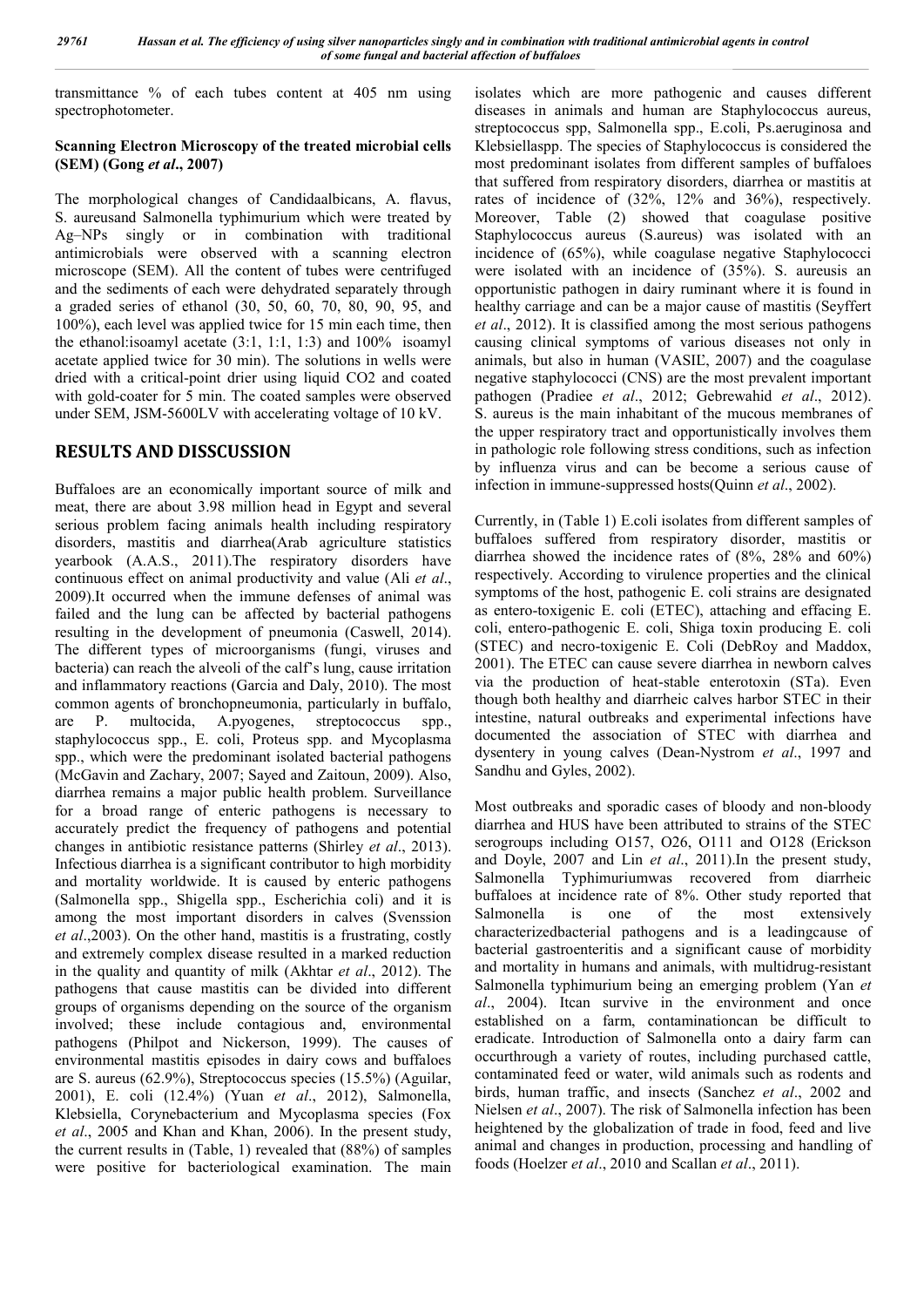**Table 1. Prevalence of bacteria in samples collected from diseased buffaloes with mastitis, diarrhea and respiratory symptoms**

| Bacterial            | Buffaloes with respiratory symptoms<br>$(25 \text{ cases})$ |               |     | Buffaloes with diarrhea<br>(25 cases) | Buffaloes with mastitis<br>$(25 \text{ cases})$ |               | diseased buffaloes:<br>(75 cases) |                |
|----------------------|-------------------------------------------------------------|---------------|-----|---------------------------------------|-------------------------------------------------|---------------|-----------------------------------|----------------|
| Species              | No.                                                         | $\frac{0}{0}$ | No. | $\frac{0}{0}$                         | N <sub>0</sub>                                  | $\frac{0}{0}$ | No.                               | $\frac{6}{10}$ |
| Coryne bacterium     |                                                             |               |     |                                       |                                                 |               |                                   | 2.7            |
| Staphaphylococcus.sp |                                                             |               |     | 12                                    |                                                 | 36            | 20                                | 26.7           |
| Streptcoccus sp.     |                                                             |               |     |                                       |                                                 | 20            | 8                                 | 10.7           |
| Salmonella spp.      |                                                             |               |     |                                       |                                                 |               |                                   | 2.7            |
| Escherichia coli sp. |                                                             |               | 15  | 60                                    |                                                 | 28            | 24                                |                |
| Klebsiella spp.      |                                                             | 16            |     |                                       |                                                 |               |                                   |                |
| Ps.aeruginosa.       |                                                             |               |     |                                       |                                                 |               |                                   |                |
| <b>TOTAL</b>         |                                                             | 88%           | 20  | 80%                                   | 24                                              | 96%           | 66                                | 88%            |

**Table 2. Prevalence of S.aureus coagulase positive and coagulase negative staphylococcus spp**

| Types of examined Staphylococcus, sp. | No. | $\frac{0}{0}$ |  |
|---------------------------------------|-----|---------------|--|
| S. aureus Coagulase positive          |     | 65            |  |
| Staphylococcus, sp Coagulase negative |     | 35            |  |
| Total                                 | 20  | 100.          |  |

#### **Table 3. Serological identification of E. coli isolates recovered from samples of diseased buffalo**

|                 | E. coli isolates |               |  |  |  |  |
|-----------------|------------------|---------------|--|--|--|--|
| Serotype        | No               | $\frac{0}{0}$ |  |  |  |  |
| O126            | 6                | 25            |  |  |  |  |
| O158            | 3                | 12.5          |  |  |  |  |
| O <sub>26</sub> |                  | 4.2           |  |  |  |  |
| O128            |                  | 29            |  |  |  |  |
| O114            |                  | 16.7          |  |  |  |  |
| 0111            |                  | 4.2           |  |  |  |  |
| Untypable       | 2                | 8.4           |  |  |  |  |
| Total           | 24               | 100           |  |  |  |  |

#### **Table 4. Prevalence of fungi in samples collected from diseased buffaloes with mastitis, diarrhea and respiratory symptoms**

| Type of sample                  | Buffaloes with respiratory<br>symptoms (25 cases) |               | Buffaloes with diarrhea<br>(25 cases) |          | Buffaloes with mastitis<br>$(25 \text{ cases})$ |               | Total isolates<br>(75 cases) |              |
|---------------------------------|---------------------------------------------------|---------------|---------------------------------------|----------|-------------------------------------------------|---------------|------------------------------|--------------|
| Identified spp                  | No                                                | $\frac{0}{0}$ | No                                    | $\%$     | No                                              | $\frac{0}{0}$ | No.                          | $\%$         |
| A.flavus                        | 18                                                | 72            |                                       | 44       | 16                                              | 64            | 45                           | 60           |
| A niger<br>A. fumigates         | າາ                                                | 48<br>52      | 16<br>14                              | 64<br>56 | 14                                              | 48<br>56      | 40<br>41                     | 53.3<br>54.6 |
| A. ochraceus<br>Penicillium sp. |                                                   | 36<br>36      |                                       | 48<br>28 | 10                                              | 40<br>20      | 31                           | 41.3<br>28   |
| Fusarium sp.                    |                                                   | 4             |                                       | 16       |                                                 |               |                              | 10.6         |
| C. albicans<br>Rhodotorulasp.   |                                                   | 16<br>44      | 10                                    | 40<br>32 |                                                 | 68<br>44      |                              | 41.3<br>28   |

**Table 5. Optical density and transmittance (T%) of treated isolates recovered from diseased cases of buffaloes at gradual concentration of AgNPs OD : Optical density of treated spores at wave length 405 nm..- T%: Transmittance%**

|                                | C.albicans     |              | A. flavus    |              | S. aurous     |              |              | S.typhimurium |  |
|--------------------------------|----------------|--------------|--------------|--------------|---------------|--------------|--------------|---------------|--|
| Gradual conc. of AgNps (ug/ml) | O.D            | $T\%$        | O.D          | $T\%$        | OD            | $T\%$        | O.D          | $T\%$         |  |
|                                | 0.52           | 30.          | 2.5          | 6.3          | 0.133         | 4.6          | 0.33         | 46.7          |  |
| 50                             | 0.025          | 94.4         | 1.0          | 10.0         | 0.032         | 92.9         | 0.2          | 63.1          |  |
| 100<br>150                     | 0.018<br>0.016 | 95.9<br>96.3 | 0.3<br>0.15  | 50.1<br>70.8 | 0.014<br>0.01 | 96.7<br>97.7 | 0.15<br>0.08 | 70.8<br>83.1  |  |
| 200<br>250                     | 0.005          | 97.6<br>100  | 0.08<br>0.02 | 83.2<br>95.5 | 0.001         | 99.8<br>100  | 0.06<br>0.02 | 87.1<br>95.5  |  |
| 300                            |                | 100          | $\theta$     | 100          |               | 100          | $\theta$     | 100           |  |

**Table 6. Optical density and transmittance (T%) of treated isolates recovered from diseased cases of buffaloes at gradual concentration of AgNPs. in combination with traditional antimicrobial agents**

|                             | C.albicans            |             | A.flavus              |            | S. aurous             |             | S. typhimurium        |             |
|-----------------------------|-----------------------|-------------|-----------------------|------------|-----------------------|-------------|-----------------------|-------------|
| Gradual conc. of AgNpsug/ml | 0.D                   | $T\%$       | O.D                   | $T\%$      | O.D.                  | $T\%$       | O.D                   | $T\%$       |
| $\bf{0}$                    | 0.52                  | 30.2        | 2.56.3                | 6.3        | . 33                  | 4.6         | 0.33                  | 46.7        |
| 50                          | 0.034                 | 92.4        | 0.5                   | 31         | 0.424                 | 37.7        | 0.23                  | 58.8        |
| 100                         | 0.025                 | 94.4        | 0.2                   | 63         | 0.23                  | 58.9        | 0.21                  | 61.6        |
| 150<br>200                  | 0.012<br>0.0          | 97.2<br>100 | 0.00<br>0.00          | 100<br>100 | 0.132<br>0.0          | 73.7<br>100 | 0.1<br>0.0            | 79.4<br>100 |
| 250<br>300                  | 0 <sub>0</sub><br>0.0 | 100<br>100  | 0 <sub>0</sub><br>0.0 | 100<br>100 | 0 <sub>0</sub><br>0.0 | 100<br>100  | 0 <sub>0</sub><br>0.0 | 100<br>100  |

The used traditional antimicrobial agents: Antifungal as Fluconazol50ug.Antibacterial as Florfenicol 12.5 mg.OD: Optical density of treated spores at wave length ; 405 nm. - T%: Transmittance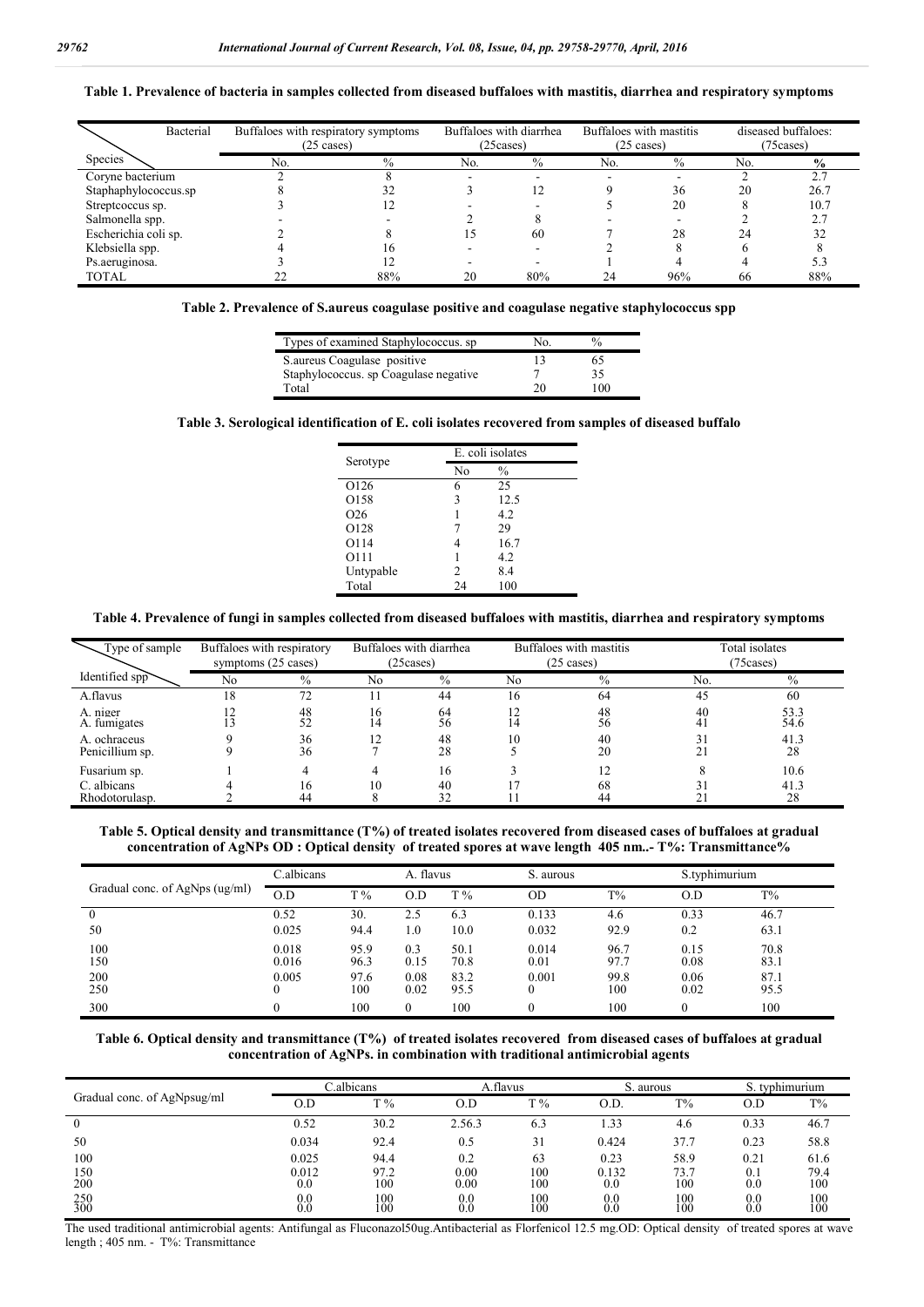On the other hand, moulds and yeasts are found on a wide variety of environmental factors such as feed, litters, air, soil, plants, water and animals discharges. The previous literatures recorded that the environmental pollution affect upon the growth rate and health of human being and animals and may cause several diseases as thrush, disseminated candidiasis, aspergillosis, dermatophytosis and mastitis, aneamia , stunted growth, carcinogenic, tremor-genic, hemorrhagic, dermatitis, pulmonary edema, immunosuppressive and hormonal effects (Hassan, 2003 and Hassan *et al*., 2009, 2014; 2015 a and 2016 and Asfour *et al*., 2009). While, the mycotoxigenic fungi can induce both toxicologic and immunotoxic effects in a variety of cell systems and animal species as cytotoxic effect to reticulocytes, fibroblasts and lymphocytes and the cellular toxicity appears to be mediated by the inhibition of protein synthesis as reported by (Mogeda *et al*., 2002; Hassan *et al*., 2015 b&c and 2016 a). Whereas, other fungi as C. albicansis considered a commensal organism for humans and animals and when host defenses are compromised C. albicans can transform into a tissue invasive pathogen (Palmer, 2008) resulting in several affections of the oral cavity, gastrointestinal tract, animal abortion and skin (Shawky *et al*., 2014; Hassan *et al*., 2015 and 2016 b). However Candida sp. is recognized as the fourth most common cause of bloodstream infection, with a high attributable mortality rate, while C. albicansremains the most common pathogen (Marr, 2004).The intestinal tract provides an important reservoir for many nosocomial pathogens, including Candida species and some bacterial species. Disruption of normal barriers, such as gastric acidity and endogenous microflora of the colon, facilitates the overgrowth of pathogens (Donskey, 2004). The reproductive tracts of different animals are the major reservoir of yeasts such as C. albicansandC. Neoformans (Radwan *et al*., 2008; Hassan *et al*., 2014 and Shawky *et al*., 2014). Recently, C.albicans anddermatophytes were recovered from cases of buffaloes ringworm in Egypt (Refai *et al*., 2014 a; Hassan *et al*., 2015 b&c). Nearly every food or feed commodity can be contaminated by fungal organisms and many of these fungi are capable of producing one or more mycotoxins, which are toxic metabolites of concern to human and animal health. It is estimated that 25 to 50% of the crops harvested worldwide are contaminated with mycotoxins. The percentage is highest in tropical regions, where, up to 80% of the crops are reported to contain significant amounts of mycotoxins (Smith *et al*., 1994; Hassan *et al*., 2012 and Refai and Hassan, 2013).

Several studies indicated that there was significant prevalence of fungal infection in cattle and buffaloes that infested with ticks. This may be due to the fact that toxins present in saliva of ticks result in immunosuppression of the animals. In cattle, it causes high economic losses as body weight loss, decreased meat and milk yield and the acceptance of live animals in the market would also be reduced (Hassan *et al*., 2015 a and 2016 a & b). Currently, the present results in Table (4) illustrated that the most predominant members of Aspergillusspeciesin samples collected from diseased buffaloes were belonging to A.flavus (60%), A. fumigates (54.6%), A.niger (53.3%), followed by A. ochraceus (41.3%). While, Penicillium sp. and Fusarium sp. were recovered from 24% and 10.6 % of samples ,respectively. On the other hand, C.albicans and Rhodotorula sp. were isolated at the rates of 41.33% and 28%, respectively.

Candidaalbicans were recovered from 68%, 40% and 16% of diseased cases in buffaloes with mastitis, diarrhea and respiratory disorders respectively. Similar results were detected by Mosherf (2005), who reported that various Candida species particularly, C. albicans were the most common yeasts recovered from milk of clinically and sub-clinically mastitis milk. While, Hassan *et al*. (2012a) reported that yeast of C. albicans was yielded from 20% of cases of diarrhea (fecal samples), isolated from 32% and 24% of mastitis cases and recovered from nasal swabs of sheep and goat suffered from respiratory disorders (20% and 16 %), respectively. In other study, many mould isolates were recovered from mastitis milk of sheep and cattle (Hassan *et al*., 2010), who isolated Aspergillus flavus from animal feeds, mastitis milk and vaginal swabs at the rates of (80%, 50% and 50%), respectively, while the rates of isolation for A. parasiticus were (35%, 24% and 10%), respectively. The fungal diarrhea and respiratory affection were also detected during examination of fecal samples and nasal swabs of affected cattle which had included several members of genus Aspergillus at the rates of (47.0 %) (Hassan *et al*., 2011). However, Shawky *et al*.(2014) recovered C. albicans from cases of buffalo's abortion, where it was isolated from 20 % of milk samples, 7.5%of placenta and 20% of fetal stomach contents, respectively.

Since microbes have progressively eroded the effectiveness of previously successful antibiotics by developing resistance, the emergence of resistant and more virulent strains of bacteria and fungi has outpaced the development of new antibiotics over the last few decades. Although antifungal drug resistance does not seem to be as much of a problem as resistance to antibacterial agents in bacteria, one long-term concern is that the number of fundamentally different types of antifungal agents that are available for treatment remains extremely limited. This is because fungi are eukaryotic organisms with a structure and metabolism that are similar to those of eukaryotic hosts. Therefore, there is an inevitable and urgent medical need for antibiotics with novel antimicrobial mechanisms (Whitesides, 2003). The application of nanotechnologies in medicine, or nanomedicine, which has already demonstrated its tremendous impact on the pharmaceutical and biotechnology industries, is rapidly becoming a major driving force behind ongoing changes in the antimicrobial field (Xi Zhu *et al*., 2014). One promising approach is the application of nanotechnology in the battle against microorganisms and is being applied not only to the treatment of infectious diseases but also to diagnostics of infections and to prophylaxis against its effect (Klabunde *et al*., 1996). Silver and its compounds have strong inhibitory and bactericidal effects as well as a broad spectrum of antimicrobial activities for bacteria, fungi and virus since ancient times (Aymonier *et al*., 2002; Shahverdi *et al*., 2007).

Compared with other metals, silver exhibits higher toxicity to microorganisms while it exhibits lower toxicity to mammalian cells (Kim *et al*., 2008). The recent advances in researches on metal nanoparticles appear to revive the use of Ag-Nps for antimicrobial applications. It has been shown that Ag-Nps prepared with a variety of synthetic methods have effective antimicrobial activity (Aymonier *et al*., 2002; Alt *et al*., 2004; Kim and Kim, 2006 and Thomas *et al*., 2007).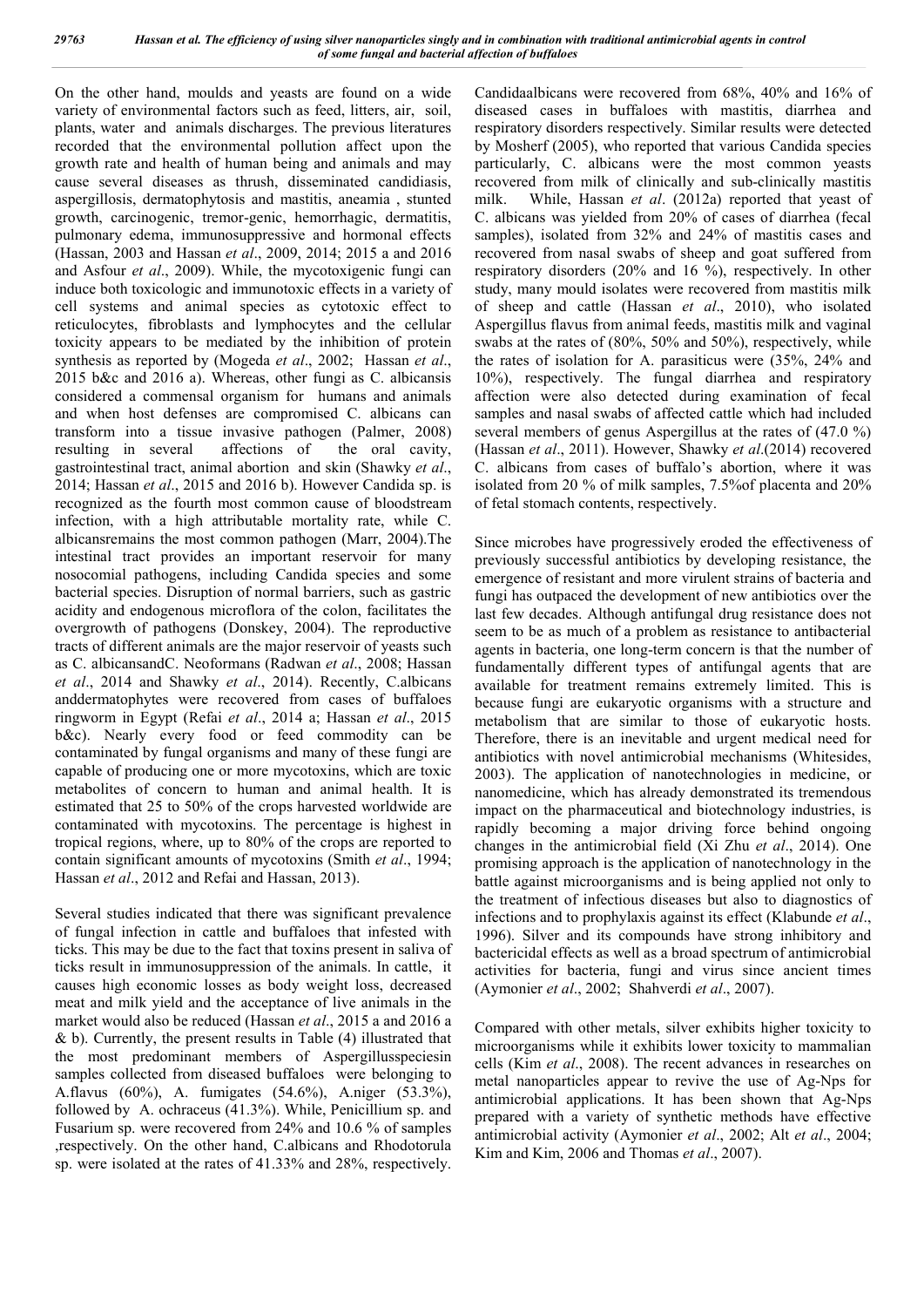

**Fig.1.The TEM image of the of silver nanoparticles (50nm) (x 20 000)** 



**Fig.2. The UV-VIS absorbance spectra of Ag-NPS(50nm) at 405 nm wave length**

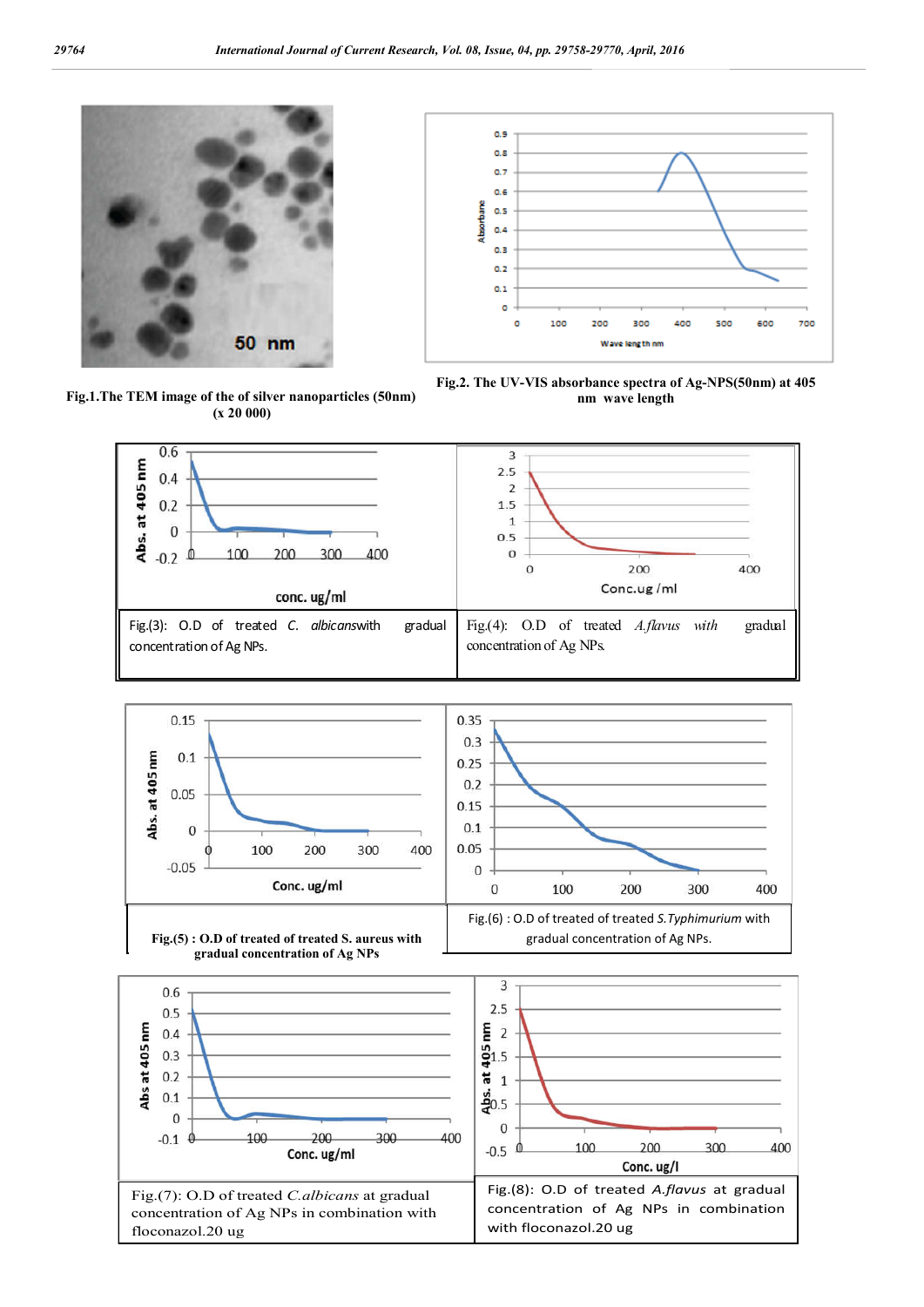*29765 Hassan et al. The efficiency of using silver nanoparticles singly and in combination with traditional antimicrobial agents in control of some fungal and bacterial affection of buffaloes*



Hence, Ag-Nps have been applied to a wide range of healthcare products, such as burn dressings, scaffold, water purification systems, and medical devices, (Kim *et al*., 2008).In the present study, silver nanoparticles were synthesized by chemical method by adding sodium chloride to the silver solution, Ag ions reduced and clustered together to form monodispersed nanoparticles in the aqueous medium. Because the final concentration of colloidal silver was 60,000 ppm, this solution was diluted, and then samples of different. concentrations were used to investigate the antimicrobial effects of Ag-NPs. The sizes and morphology of Ag-NPs were examined byvisual inspection; in a UV-visible spectrophotometer and scanning by transmission electron microscope (TEM) and scanning electron microscope (SEM) for detection of their particle size and the purity of the prepared powder. The particle size of prepared Ag-NPs was 50 nm and with spherical and granular morphology had uniform distribution(Fig.1). It was reported that the characterized absorption peak of AgNPs was detected at wave length of 400 nm due to electron transition from valence band to conduction band (Fig 2). Silver nanoparticles (Ag-NPs) are the most intensely studied metal nanomaterial. They are capable of killing both Gram-positive and Gramnegative bacteria and are effective against many drug-resistant microbes, such as Pseudomonas aeruginosa (P. aeruginosa), ampicillin-resistant E. coli O157:H7and erythromycin-resistant Streptococcus pyogenes (Lara *et al*., 2010). In addition, Several studies indicated the antifungal effect of AgNPs against C.albicans and Dermatophytes that responsible for ring worm in animals and human (Kim *et al*., 2008; Hassan *et al*., 2013 and Refai *et al*., 2014 a). Other studies had shown the antimicrobial effects of Ag-NPs (Klasen, 2000; Russell and Hugo, 1994 and Silver, 2003) and the effects of Ag-NPs against fungal pathogens of the skin including clinical isolates of T.mentagrophytes and Candida species are mostly illustrated by Kim *et al*. (2008) and Hassan *et al*.(2013). Currently, the antimicrobial potential of prepared AgNPs was evaluated by broth micro dilution method as recommended by (CLSI, 2008). The inoculum size, turbidity and transmittance of treated spore suspension of fungi and bacteria was determined spectrophotometrically to provides target percent of the treated spores of fungi or bacterial cells were determined spectrophotometrically to provide percent of transmittance (T %) readings. It is difficult to hold microtiter tests longer than 72 hrs due to the possibility of dehydration.

Many of the less frequently encountered fungi as dermatophytes may require as long as 120–144 hours before growth is detected in the drug-free growth control well. For this reason, isolates that are known to be slow growers should be tested via the macro broth method (CLSI, 2008). The endpoint determination depend on a reduction in turbidity which typically easy to visualize. Reading the MIC endpoint determined at the lowest concentration that prevents discernable growth, the first clear well (Ghannoum *et al*., 2004).In the present study, the tabulated results in Table (5), illustrated that the antimicrobial potential of Ag-NPs against C.albicans, A.flavus, S.aureas and Salmonella sp. was concentration dependent, when the concentrations of Ag-NPs increased up to 300 ug/ml, the optical density of treated spore suspension were decreased till reach 100% transmittance and clear medium. The inhibitory concentration of Ag-NPsthat inhibited the growth of each of C.albican S. aureas was 250 ug/ml and it was 300ug/ml for each of Salmonella sp. And A. flavus. The transmittance percentage and clearance of agent turbidity were confirmed by re-cultivation of inoculums from treated tubes on the specific medium SDA for fungi and NA for bacteria. The accordance of all previous parameters was repeated 2 times to pooled data (Table, 5 and Fig. 3-6). There are also reports of the application of Ag-NPs having antifungal activity in bio-stabilization of foot wear materials, wherein, 1% solution inhibited the growth of the majority of yeast-like fungal and mold strains (Falkiewicz and Macura, 2008).

Similarly, Hassan *et al*. (2014), evaluatedthe antifungal activities of ZnO-NPs, the yeast of C. albicans was more sensitive for relatively lower concentrations (100 ug/ml), while, A. niger and A. flavus, A. ochraceus required higher concentration of ZnO-NPs to inhibit their growth (200-300 and 300 ug/ml), respectively. Other study by Hosseini*et al*. (2011) reported that the MIC of ZnONPs against Aspergillus spp. and C. albicans was 1.013-296 μg/ml and for SDS and of Fluconazole were 0.001-0.56 and 0.062-128 μg/ml, respectively. Furthermore, different studies conducted in different laboratories showed that the antimicrobial activity is influenced by not only nanoparticles concentration but also by the size of the ZnO particles (Violeta *et al*., 2011 and Shawky *et al*., 2014). Recently, the antimicrobial potential of prepared ZnO-NPs was evaluated by broth microdilution methods against recovered microbial species from skin affection of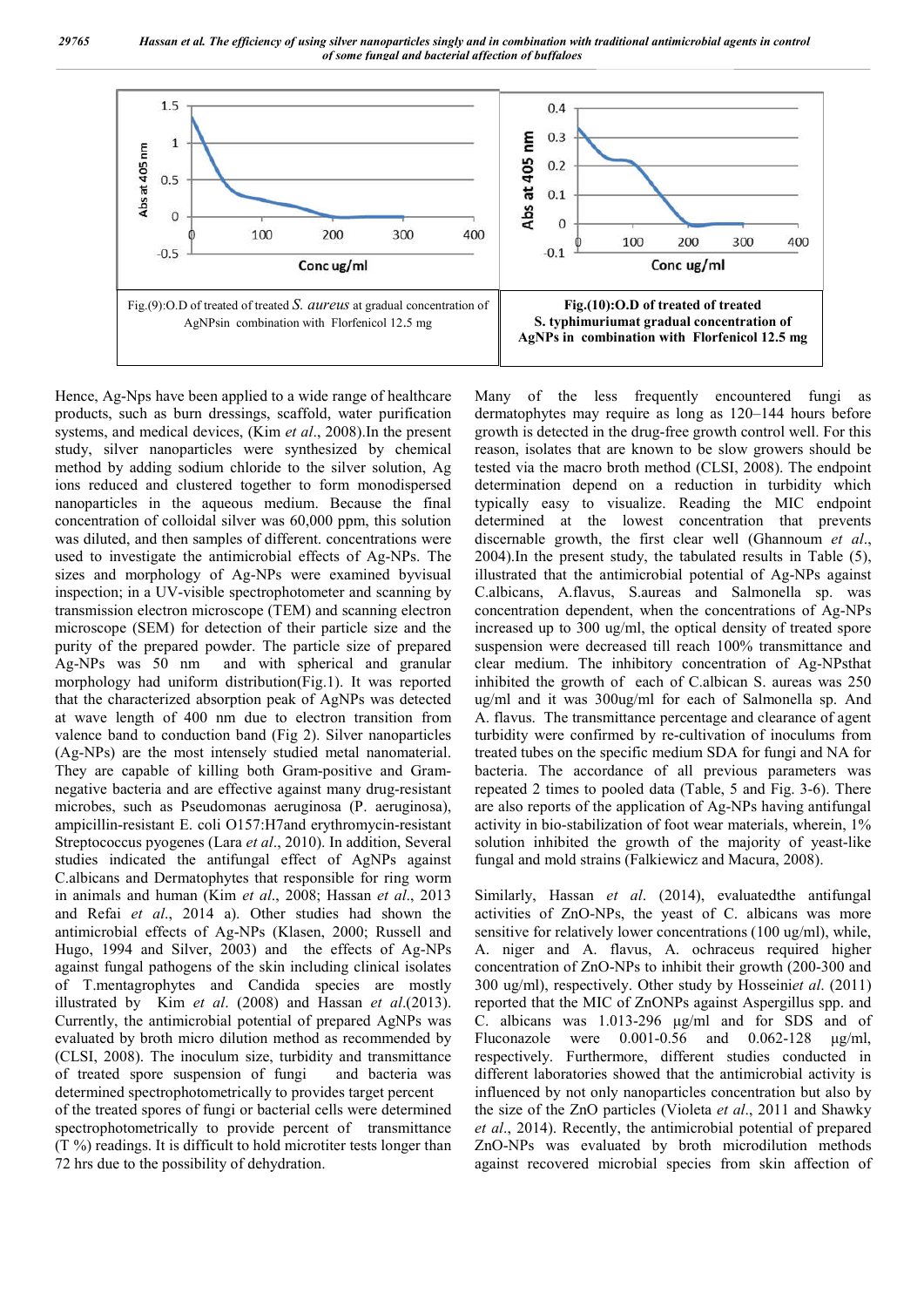buffaloes namely T.verucosum, T.mentagrophytes, D.congolenesis and S. aureus species. As the concentrations of ZnONPs increased, the optical density and turbidity of treated spore suspension decreased and reached 100% transmittance and clear medium at the MIC of ZnONPs (Hassan *et al*., 2015 c). In similar study, Hassan *et al*. (2015 b)investigated the antimicrobial effect of Fe2O3 NPs against isolated Dermatophytes and Dermatophilus species that recovered from skin affection of cattle and it had an inhibitory effect against the growth of T. verrucosum at concentrations of 3 mg /ml and 4 mg /ml, respectively (using well diffusion test). While, in case of T.mentagrophytes, iron oxide NPs revealed an inhibitory effect at concentration of 1, 2, 3, 4 and 5 mg/ml by well diffusion test. The treatment by Fe2O3 NPs had no effect on the growth of Dermatophilus sp. at the concentration ranged from 1- 3 mg/ml using disc diffusion test. While, the treatment by 4 mg/ml or more resulted in inhibition of bacterial growth. However, EL-Diasty *et al*. (2013) evaluated the antifungal activity of zinc oxide nanoparticles against species of Trichophytonmentagrophytes, Microsporumcanis, Candida albicans and Aspergillus fumigatus that were isolated from diseased cases. They detected that the largest inhibition of the germination of all the tested fungi was observed at largest ZnO nanoparticles concentration (40 mg/ml). There are also other studies confirming the strong antimicrobial activity of ZnO nanoparticles where, the nanoparticles could completely lyse the food-borne bacteria Salmonella typhimurium and Staphylococcus aureus (Liu *et al*., 2009 and Hassan *et al*., 2014). In another study, ZnO nanoparticles (12 nm) inhibited the growth of E. coli by disintegrating the cell membrane and increasing the membrane permeability (Jiang *et al*., 2009). The above findings suggest that ZnO nanoparticles can find applications in food systems and can be used to inhibit growth of pathogenic bacteria.Regarding the use of traditional antimicrobial agents, it has been reported that the in vitropotency of floricol against, pathogenic microorganisms are of higher effect than that of chloramphenicol and thiamphenicol (Yunis, 1988), and that its levels in bronchial secretions are higher than the minimum inhibitor concentrations necessary to affect secondary pathogens causing respiratory tract diseases (Varma *et al*.,1994). Also, Azoles that inhibit sterol formation and polyenes that bind to mature membrane sterols have been the mainstays regarding antifungal therapy for several decades (Kullberg and Pauw, 1999; Sheehan *et al*., 1999) On the other hand, Amphotericin B and fluconazole were used as a positive control toward fungi; amphotericin B is a fungicidal agent widely used in treating serious systemic infections (Hartsel and Bolard. 1996) and fluconazole is used in the treatment of superficial skin infections caused by dermatophytes and Candida species (Boaz and Marcelo. 1998).

Whereas, Ag-NPs exhibited potent activity against clinical isolates and ATCC strains of Trichophytonmentagrophytes and Candida species (IC80, 1-7 μg/ml). The activity of Ag-NPs was comparable to that of amphotericin B and fluconazole. The antifungal activity of Ag-NPs is attributed to its effects on the fungal mycelia (Kim *et al*., 2009; Hassan *et al*., 2013).In the present study, the scanning by electron microscopy analysis observed the interaction between Ag-NPs and the membrane structure of bacterial or fungal cells by detection a significant changes to their membranes, which are recognized by the formation of ''pits'' on their surfaces, and finally, result in the formation of pores and cell death due to Ag-Nps which release silver ion in cell and increased antimicrobial function. These results came in accord with Kim and Kim, (2006) who reported that SEM has been used for evaluating Ag-NPs capability in destroying surface membrane structure of the fungus. The Ag-Nps attached to cell membrane and penetrate it then produce a site witch little molecular weight in center of fungi, and then Ag-Nps attach to respiratory sequence and finally cell division stop lead to cell death, Ag-Nps release silver ion in fungal cell which increase its antifungal function. These results indicated that Ag-NPs have remarkable potential as an antifungal agent in treating fungal infectious diseases. Also,Kim*et al*.(2008), had reported that the inhibition of bud growth correlates with membrane damage. This report suggests that Ag-NPs inhibit the normal bud dingprocess, probably through the destruction of membrane integrity. Finally, Ag-NPs exhibited potent antifungal effects on fungi tested, probably through destruction of membrane integrity. On the other hand, the combination antibiotic therapy appears to hold a great deal of potential not only in tackling existing mechanisms of drug resistance but in preventing its development in the first place and combining multiple drugs can result in higher potency and higher antimicrobial efficacy by additive or synergistic effects (Chow *et al*., 1999). In this regard, a number of antibacterial drug combinations, including amoxicillin/clavulinic acid, ampicillin/sulbactam, trimethoprim/sulfonamide, trimetoprim/ sulfadimethoxine, and florfenicol/ tylosin have been used in veterinary area (Fernández-Varón *et al*., 2005; Kim *et al*., 2008).In recent study, Li *et al*. (2005) investigated the bactericidal action of AgNPs and amoxicillin on Escherichia coli. They revealed that the increasing concentration of both amoxicillin (0–0.525 mg ml 1) and silver nanoparticles (0–40 µg ml 1) showed a higher antibacterial effect on Escherichia coli cells. When amoxicillin and AgNPs were combined, it results in greater bactericidal efficiency on Escherichia coli cells than when they were applied separately. During dynamic tests on bacterial growth indicated that exponential and stationary phases are greatly decreased and delayed in the synergistic effect of amoxicillin and silver nanoparticles. Currently, the antibacterial potential of combination between AgNPs and traditional antibiotic were observed in the current data in Table (6) and Figures (7-10), Whereas, the results of combination between Ag-NPs and traditional antibiotic revealed that the requirement of lower concentrations from both to obtain the antimicrobial effects (200, 150, 200 and 200ug/ml) against C.albican, A.flavus, Salmonella sp. and S.aureas sp., respectively. The obtained MIC in combination was relatively lower than the single use of AgNPs and traditional antimicrobial agents. Therefore, the synergistic, combination therapy of AgNPs with other traditional antibiotics drugs was urgently required to decrease the used concentration of nanoparticles, overcome the microbial resistant to traditional antibiotics and resulted more efficient antimicrobial activity for the treatment of human and animal diseases.

#### **Conclusion**

Several bacterial and fungal isolates that recovered from dairy buffalo's diseases were reported as potential pathogens and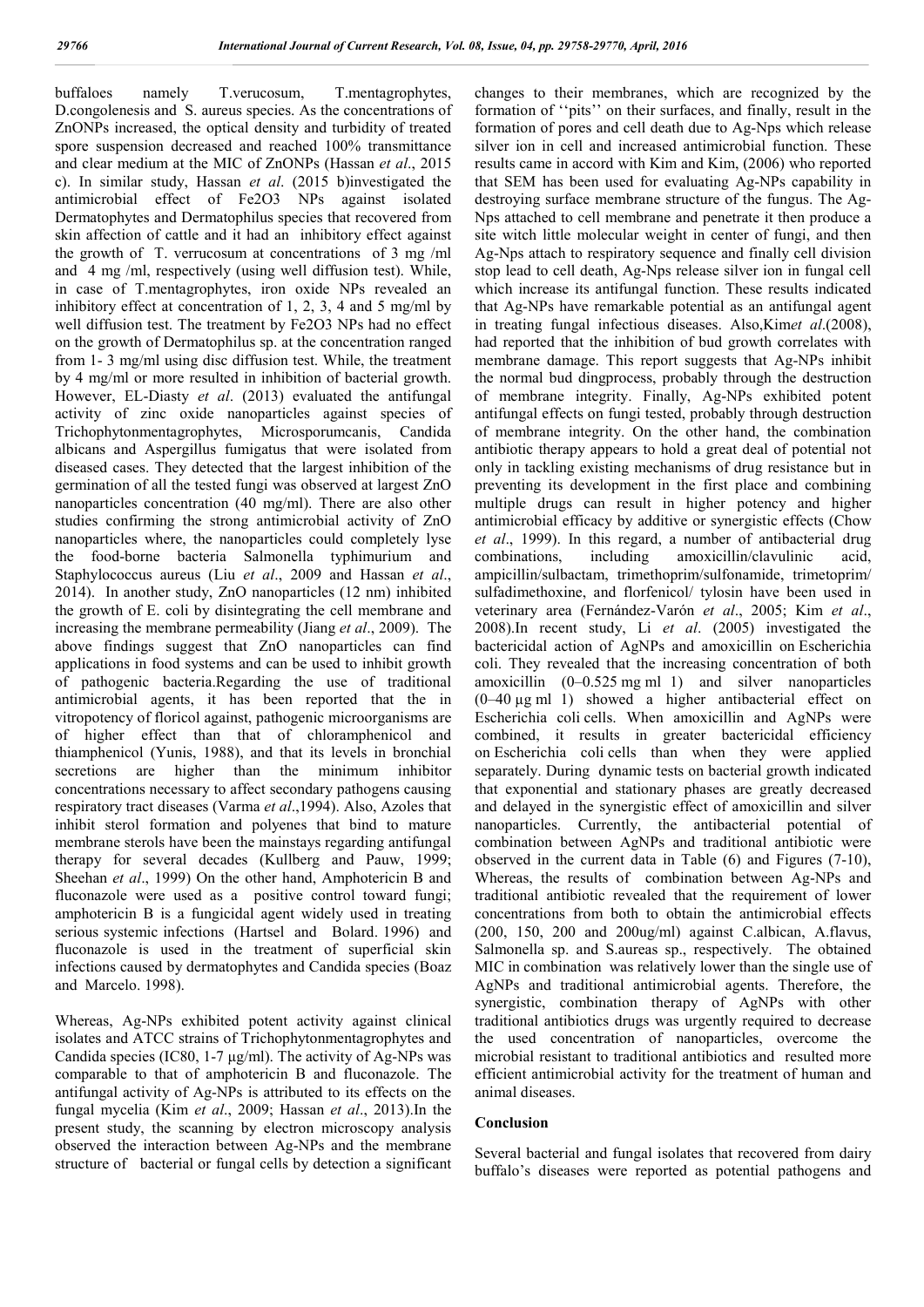caused different diseases conditions, particularly after prolonged exposure to adverse environmental conditions. The dangers of bacteria, mould and yeast besides caused animal diseases, they may produced fungal and bacterial toxins. Therefore, the essential significance of this study is the indication that Silver nanoparticles can used as inhibitor for the growth of bacteria and fungi and could be used in the field of human and veterinary medicine as a bactericide, fungicide and antiviral in successful treatment of microbial diseases. The antimicrobial effects of Ag-nanoparticles are due to the damage of the cell wall of the microbial cells leading to leakage of the cell contents and finally cell death. the synergistic, combination therapy of AgNPs with other traditional antibiotics drugs was urgently required to decrease the used concentration of nanoparticles, overcome the microbial resistant to traditional antibiotics and resulted more efficient antimicrobial activity for the treatment of human and animal diseases

#### **Acknowledgement**

The authors are gratefully acknowledged to Dr. H.H. Mahmoud, Chairman of Laboratory of Elemental and Isotopic Analysis, Nuclear Research Centre, Atomic Energy Authority, Egypt, for his kind assistance and fund in identification and characterization of the prepared and used silver nanoparticles and scanning the treated cultures of fungal and bacterial cells by electron microscopy for evaluation the efficacy of treatments.

# **REFERENCES**

- A.A.S. (Arab Agriculture Statistics yearbook), 2011: Arab agriculture statistics yearbook. Khartoum, Sudan, Arab Organization for Agriculture Development, League of Arab States, p. 212. (No.19)
- Aguilar, B.; Amorena, B. and Iturralde, M. 2001. Effect of slime on adherence of Staphylococcus aureus isolated from bovine and ovine mastitis. *Veterinary Microbiol*., 78: 183- 191.
- Akhtar, M.H.; Ray, G.P.; Singn, A.P.; Sinna, B.R.; Kumar, A. and Kumar, R. 2012.Efficacy of enrofloxacin Madison, WI, pp: 151-188.treatment for clinical mastitis in cross bred cows. In:Compendium of Round Table Conference on Mastitis, pp: 178-184.
- Ali, B.A.; El-Hanafy, A.A. and Salem, H.H.2009.Genetic biodiversity studies on IGFBP-3 gene in Egyptian sheep breeders. *Biotechnology in Animal Husbandry*, 25(1-2): 101-109.
- Alt,V., Bechert, T., Steinrucke, P., Wagener, M., Seidel, P., Dingeldein, E., Domann, E., Schnettler, 2004. RAn in vitro assessment of the antibacterial properties and cytotoxicity of nanoparticulate silver bone cement. *Biomaterials*. (2004): 25,4383–4391.
- Alt,V., Bechert, T., Steinrucke, P., Wagener, M., Seidel, P., Dingeldein, E., Domann, E., Schnettler, R., 2004. An in vitro assessment of the antibacterial properties and cytotoxicity of nanoparticulate silver bone cement. *Biomaterials*. 25,4383–4391.
- Asfour H.A.E.; El-Metwally A.E. and Kotb M.H. 2009.Yeast as a cause of bovine mastitis and their histopathological effect on the mammary gland tissues. *J. Egypt. Vet. Med. Assoc*., 69(4): 41-72
- Aymonier, C., Schlotterbeck, U., Antonietti, L., Zacharias, P., Thomann, R., Tiller, J.C. 2002. Mecking, SHybrids of silver nanoparticles with amphiphilichyperbranched macromolecules exhibiting antimicrobial properties. *ChemCommun*., 24,3018–3019.
- Balachandran, R. S., Heighington, C. S., Starostina, N. G., & Kipreos, E. T. 2015. A novel pathway for the degradation of cyclin B presented in International Worm Meeting. Unpublished information; cite only with author permission.
- Boaz, A. and H. G. Marcelo. 1998. Adverse drug reactions of the new oral antifungal agents - terbinafine, fluconazole, and itraconazole. *Int. J. Dermatol*., 37: 410-415
- Brigger, I., Dubernet, C., Couvreur, P. 2002. Nanoparticles in cancer therapy and diagnosis. *Adv Drug Deliv Rev*., 54,631–651.
- Caswell, J.L. 2014. Failure of respiratory defenses in the pathogenesis of bacterial pneumonia of cattle. *Veterinary Pathology*, 1, 51: 313314.
- Chow, J. W., and V. L. Yu. 1999. Combination antibiotic therapy versus monotherapy for gram-negative bacteraemia: a commentary. *Int. J. Antimicrob. Agents*, 11:7-12.
- CLSI (Clinical and Laboratory Standards Institute)2008. Reference method for Broth dilution antifungal susceptibility testing of filamentous fungi; Approved standard second—Edition CLSI document M38-A2 (ISBN 1-56238-668-9) (2008) Clinical and Laboratory Standards Institute, 940, West valley Road, Suite 1400, Wayne, Pennsylvania 19087-1898 USA
- Dean-Nystrom, E.A.; Bosworth, B.T.; Cray, W.C. and Moon H.W. 1997. Pathogenicity of Escherichia coli O157:H7 in theintestines of neonatal calves. *Infect Immun*., 65, 1842- 1848.
- DebRoy, C. and Maddox, C.W. 2001. Identification of virulence attributes of gastrointestinal Escherichia coli isolates of veterinary significance. *Anim Health Res Rev*., 2:129–140.
- Donskey C.J. 2004. The role of the intestinal tract as a reservoir and source for transmission of nosocomial pathogens*. Clin. Infect. Dis*., 39(2): 219-226.
- Duran, N., Marcato, P.D. Alves, O.L. Souze D.G.I. and Esposito, E. 2005. "Mechanistic aspects of biosynthesis of silver nanoparticles by Fusariumoxyporum strains," *Journal of Nanobiotechnology*, 3:8.
- Edwards, P.R. and Ewing, N.H. 1972. Identification of Enterobacteriaceae.3rd Ed. Burgeon publishing, Co.; Atlanta, USA., 208-339.
- EL-Diasty, E.M.; Ahmed, M.A.; Okasha, N.; Mansour, S.F.; EL-Dek, S.I.; ABD EL-Khalek, H.M. and Youssif, M.H. 2013.Antifungal activity of zinc oxide nanoparticles against dermatophytic lesions of cattle. *Romanian J. Biophys*., 23,  $(3)$ .202–191.
- Erickson, M.C. and Doyle, M.P. 2007. Food as a vehicle for transmission of Shiga toxin-producing Escherichia coli. *J Food Prot*., 70(10):2426–2449.
- Fagiolo A, Roncoroni C, Lai, O. and Borghese, A. 2005. Buffalo pathologies. In Buffalo Production and Research. Edited by Borghese A. Rome: FAO Regional Office for Europe Inter-Regional Cooperative Research Network on Buffalo; 2005:249–296.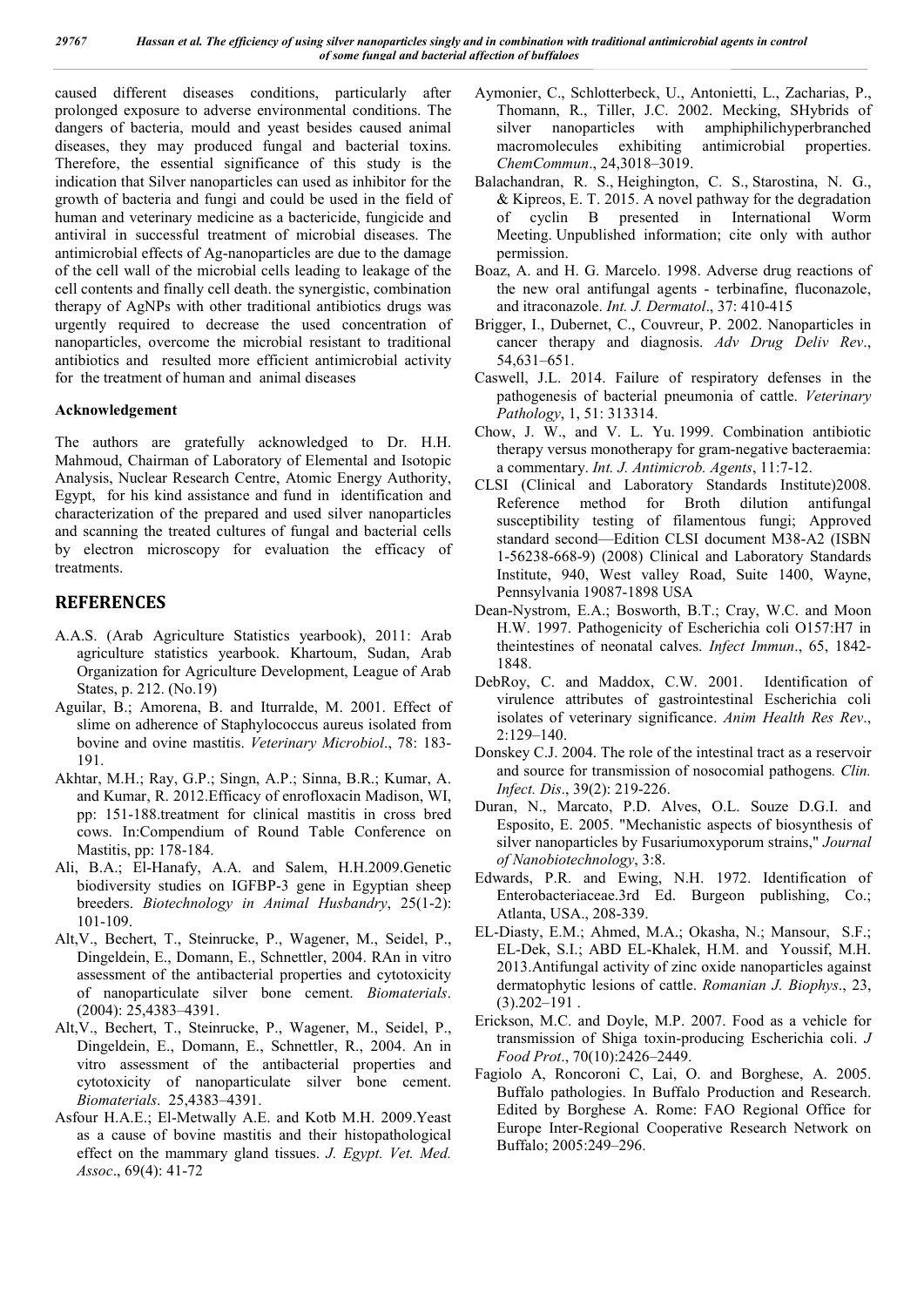Falkiewicz-Dulik M, Macura A.B. 2008.Nanosilver as substance biostabilising footwear materials in the foot mycosis prophylaxis. Mikologia Lekarska. 15:145-150.

- Fernández-Varón E, Escudero-Pastor E. and Cárceles-Rodríguez, C.M. 2005. Pharmacok.inetics of an ampicillinsulbactam combination after intravenous and intramuscular
- Finegold, S.M., Baron, E.J. 1986. "Diagnostic Microbiology" 7th Edition. The C.V. Mosby Co. St. Louis, London. The biochemical characterization and serological identification.
- Fox, L.K.; Kirk, J.H. and Britten, A. 2005. Mycoplasma mastitis: A review of transmission and control. *J.Veterinary Medical Sci*., 52: 153- 160.
- Gajjar, P., Pettee, B., Britt, D.W., Huang, W. Johnson, W.P. and Anderson, J. 2009. Antimicrobial activities of commercial nanoparticles against an environmental soil microbe, Pseudomonas putida KT2440. *Journal of Biological Engineering*, 3 :9-22.
- Garcia, A. and Daly, M. 2010. Respiratory disease in young dairy calves. Dairy science; April 1-4.Access at http://agbiopubs.sdstate. edu/articles/ExEx4045.pdf.
- Gebrewahid, T.T., Abera, B.H. and Menghistu, H.T. 2012. Prevalence and Etiology of Subclinical Mastitis in Small Ruminants of Tigray Regional State, North Ethiopia, Vet. World 5 (2): 103-109.
- Ghannoum, M.A., Chaturvedi,V .and Espinel-Ingroff, A. 2004. Intra- and interlaboratory study of a method for testing the antifungal susceptibilities of dermatophytes. *J ClinMicrobiol*, 42(7):2977–2979
- Goffeau, A. 2008. Drug resistance: the fight against fungi. Nature, Vol. 452, No. 7187, (April) 541-542, ISSN 0028- 0836.
- Gong, P., Li,H., HeX., Wang, K., Hu,J., Zhang, S. and Yang, X. 2007. Preparation and antibacterial activity of Fe3O4@Ag na-noparticles. Nanotechnology, 18, No. 28.
- Gupta, A.k. and Kohli, Y. 2003. In-vitro susceptibility testing of ciclopirox, terbinafine, Ketoconazole and Itraconazolee against dermatophytes and nondermatophytes, and in vitro evaluation of combination antifungal activity. *Br. J. Dermatol*., 149 : 296-306
- Hartsel, S. and J. Bolard. 1996. Amphotericin B: New life for an old drug. *Trends Pharmacol. Sci*., 17: 445-449.
- Hassan , A.A. 2003. Detection of some mycotoxins and mycotoxins producing fungi in both macro- and microenvironment of diseased animals. 7th Sci. Cong. Egyptian Society for Cattle Diseases, pp. 112 – 119, 7-9 Dec., 2003, Assiut, Egypt
- Hassan, A. A. , Mogda, K. M,, Ibrahim, E.M., Naglaa M. A., Flourage, A.M. A., Rady, M. and Darwish A.S. 2016. Aflatoxicosis in Rabbits With Particular Reference to Their Control by N. Acetyl Cysteine and Probiotic. *International Journal of Current Research*, Vol. 8, Issue, 1, pp.
- Hassan, A. A. ,Manal, A. Hassan,Rasha, M.H. Sayed El Ahland Darwish, A.S. 2012a.Prevalence of yeast infections in small ruminants with particular references to their treatment by some natural herbal extracts. *Bulletin of Environment, Pharmacology and Life Sciences*, Volume 1, Issue 3, February 2012: 12-22.
- Hassan, A. A., Hanan K. Mahmoud, Taha H. ,Rasha M.H. Sayed El-Ahl and Mahmoud, H. H.2015 c.Herbal biosynthesis of zinc Nanoparticles and evaluation of their antifungal and antibacterial effect for buffaloes skin

affections. *International Journal of Current Research*, Vol. 7, Issue, 12, pp.24338-24349.

- Hassan, A. A., Noha H. Oraby, El-Dahshan, E.M. E. and Ali, M.A. 2015 a. Antimicrobial Potential of Iron Oxide Nanoparticles in Control of Some Causes of Microbial Skin Affection in Cattle. *European Journal of Academic Essays*,  $2(6)$ : 20-31,
- Hassan, A. A.; Hammad, A.M. and Manal, A. Hassan, 2008.Prevalence of some dermatophytes and yeasts infections in cattle and their sensitivity to some antimycotics .. The 5 th Scientific Congress, Minufiya Vet. J.Vol.5 (1): 27-39.
- Hassan, A. A.; Ramadan M. Khoudair and EL Sayed E. Youniss. 2009. The Effect of Some Mycotoxins on Immunity of Cattle Vaccinated against Brucellosis and Guinea Pigs Experimentally Vaccinated With S19 Vaccine Egypt. *J. Appl. Sciences,* Vol. 24 No. (2 A) 2009 (1-13).
- Hassan, A., A.; Mogda, K. Mansour , Samira, A.M. Snousi and Randa, A. Hassan. 2010.Mycological, biochemical and histopathol studies on acute fusariotoxicosis in sheep. *Life Science Journal*, Vol 7, No 3, 49-57.
- Hassan, A.A ; El Barawy, A.M and Manal, Hassan, 2007. Screening of meat and dairy byproducts for Candidaalbicance and effect of some antifungal on growth and germ tube formation of its isolates in Giza Governorate. *Egypt. J. Comp. Path. & Clinic. Path*., 20 (1):333-342.
- Hassan, A.A.,Howayda, M. El Shafei,Noha, H. Oraby,Rasha, M.H. Sayed El Ahl and Mogeda, K. Mansour .2012b . Studies on mycosis and mycotoxicosis in cattle. 1st Conf. of An. Health Res. Inst. Assoc., December 2012. pp. 216 – 227
- Hassan, A.A.,Noha, H. Oraby, Aliaa.A. E. Mohamed and Mahmoud H.H.2014.The possibility of using Zinc Oxide nanoparticles in controlling some fungal and bacterial strains isolated from buffaloes. *Egypt. J. of Appl. Sci*., 29 (3) 2014, 58-83.
- Hassan, A.A.; El-Barawy, A.M. and El-Mokhtar, Nahed,M. 2011.Evaluation of biological compound of streptomyces species for control of some fungal diseases. *J. of American Science*, 7 (4),752-760.
- Hassan, A.A.; El-Shafei, H.M. and Mahmoud, H.H. 2013. Effect of Zinc Oxid Nanoparticles on The Growth of Some MycotoxigenicMoulds. J. Studies in Chemical Process Technology (SCPT), *Ameri. Soci. Sci. Engin*., 1, (3), 16–25.
- Hassan, A.A.; Rashid, M.A.,Minshawy M.M. and Noha, H. Oraby.2015b.Efficacy of chitinolyic enzyme produced by some soil fungi (candida albicans and aspergillusfumigatus) in biological control of cattle ticks. International Journal 2of Research Studies in Biosciences (IJRSB), Vol. 3, Issue 2, ISSN 2349-0365 (Online) under Academicians' Research Center (ARC).
- Hoelzer, K. Soyer Y. Rodriguez-Rivera L.D., Cummings, K.J., McDonough P.L., Schoonmaker-Bopp DJ, Root TP, Dumas NB, Warnick LD, Grohn YT, Wiedmann M, Baker, K.N., Besser T.E., Hancock D.D. and Davis M.A. 2010. The prevalence of multidrug resistance is higher among bovine than human Salmonella enterica serotype Newport, Typhimurium, and 4,5,12:i:- isolates in the United States but differs by serotype and geographic region. *Appl Environ Microbiol*., 76, 5947-5959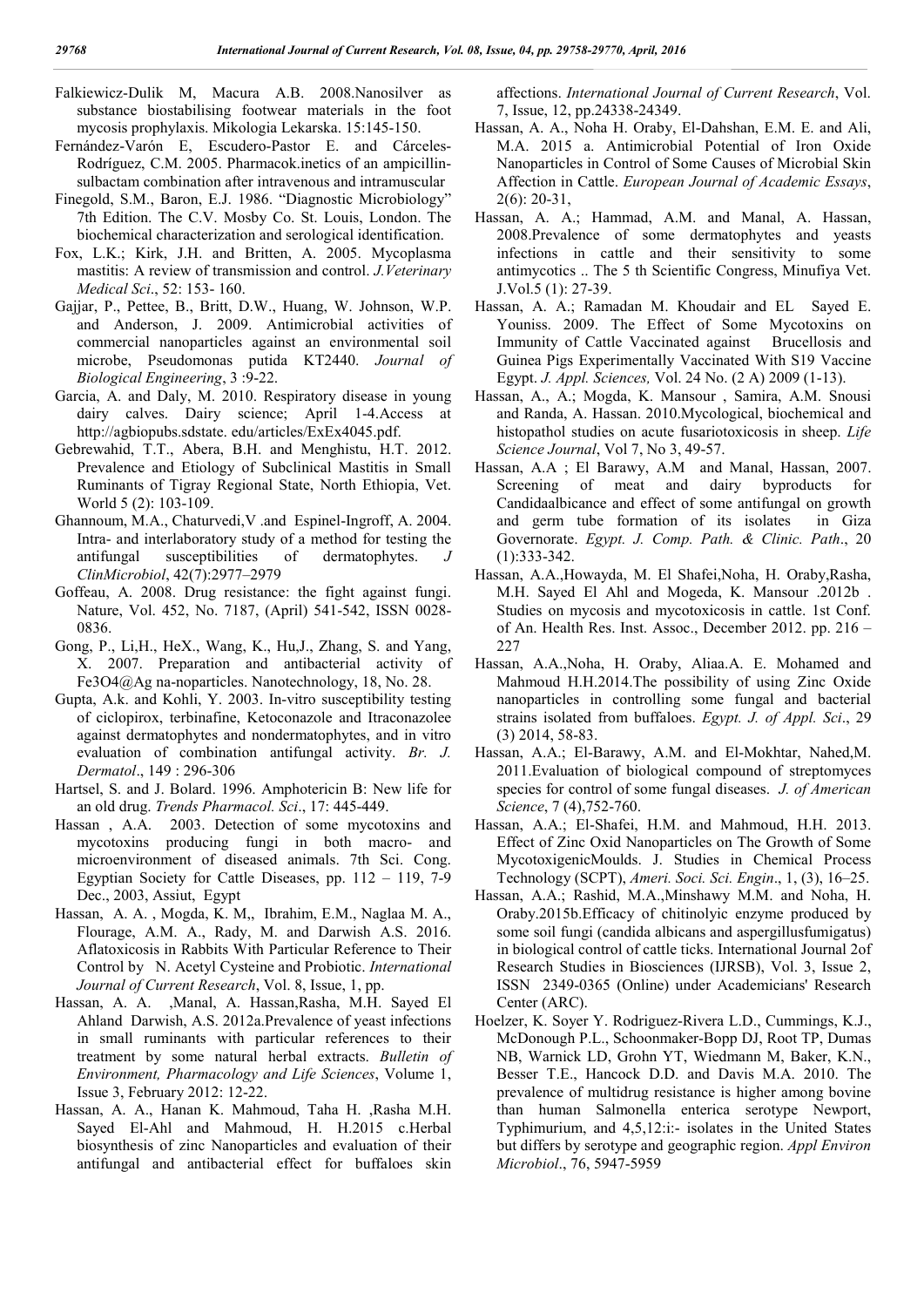- Hosseini, S.S.; Mohammadi, Sh.; Joshaghani, H.R. and Eskandari, M. (MSc) 2011.Antifungal effect of Sodium Dodecil Sulfate and Nano particle ZnO on growth inhibition of standard strain of Candida albicans. J*. Gorgan University Med. Sci.*, 12, 200–205.
- Hwang, I.S., Hwang, J.H., Choi, H., Kim, K.J., Lee, D.G., 2012. Synergistic effects between silver nanoparticles and antibiotics and the mechanisms involved. *J. Med. Microbiol*., 61, 1719–1726.
- Jiang, W., Mashayekhi, H., Xing, B. 2009. Bacterial toxicity comparison between nano- and micro-scaled oxide particles. *Environ.Pollut*., 2009;157:1619–1625.
- Kåhrström, C.T. 2013. *Nat. Rev. Microbiol*., 2013;11:146
- Khan, M.Z. and Khan, A., 2006. Basic facts of mastitis in dairy animals: a review. *Pakistan Vet. J*., 26(4): 204-208.
- Kim KJ, Sung WS, Suh BK, Moon SK, Choi JS, Kim JG. 2009. Antifungal activity and mode of action of silver nanoparticles on Candidaalbicans. Biometals. 2009; 22:235-242.
- Kim M.H., Gebru, E.Chang, Z.Q.Choi, J.Y.Hwang, M.H. Kang, E.H. Lim, J.H.Yun, and Park, S.C.2008. Comparative pharmacokinetics of tylosin or florfenicol after a single intramuscular administration at two different doses of tylosin-florfenicol combination in pigs. *J Vet Med Sci*., 70: 99-102.
- Kim, Keuk-Jun, Woo Sang Sung, Seok-Ki Moon, Jong-Soo Choi, Jong Guk Kim, and Dong Gun Lee, 2008. Antifungal Effect of Silver Nanoparticles on Dermatophytes. *J. Microbiol.Biotechnol*., 18(8), 1482–1484
- Kim, S. and Kim, H.J. 2006. Anti-bacterial performance of colloidal silvertreated laminates wood flooring. *Int Biodeterioration Biodegradation*, 57,155–162.
- Klabunde, K.J., Stark J, Koper O, Mohs C, Park D, Decker S, Jiang Y,Lagadic I, Zhang D.1996.Nanocrystals as Stoichiometric Reagents with Unique Surface Chemistry*. J. Phys. Chem*., 1996;100:12142-12153.
- Klasen, H.J. 2000. Historical review of the use of silver in the treatment of burns Part 1: Early uses. *Burns*, 26(2), 117- 130.
- Koneman,E.W., Allen,S.D., Janda,W.M., Scheckenberger,P.C and Winn, W.C. 1992.Color Atlas and text book of Diagnostic Microbiology. 4th Edn. J.B.Lippincott Company. Philadelphia.
- Kreger-van Rij, N. J. W. 1984. Systems of classification of the yeasts. In: Kreger-van Rij, N. J. W. (ed.). The Yeasts: A Taxonomic Study Third revised and enlarged edition Elsevier. Amsterdam K
- Kullberg, B.J. and de, Pauw, B.E. 1999. Therapy of invasive fungal infections. *Netherlands Journal of Medicine*, Vol. 55, No. 3, (September) 118-127, ISSN 0300-2977.
- Lara HH, Ayala-Núnez NV, Turrent L.d.C.I., Padilla CR.2010.Bacteriicidal effect of silver nanoparticles against multidrug-resistant. *World J. Microbiol. Biotechnol*., 26:615–621
- Lee, G.Y.; Jang, H.I.; Hwang, I.G. and Rhee, M.S. 2009.Prevalence and classification of pathogenic Escherichia coli isolated from fresh beef, poultry, and pork in Korea. *International Journal of Food Microbiology*, 134(3): 196-200.
- Li Ping, Juan Li, Changzhu Wu, Qingsheng Wu and Jian Li, 2005. Synergistic antibacterial effects of β-lactam antibiotic

combined with silver nanoparticles. *Nanotechnology*, Volume 16, Number 9, 40-45.

- Lin Y-S, Tsai P-J, Weng M-F, Chen Y-C.Anal. 2005. Affinity capture using vancomycin-bound magnetic nanoparticles for the MALDI-MS analysis of bacteria. *AnnalChem*., 15;77m(6):1753–1760.
- Liu Y, He L, Mustapha A, Li H, Hu ZQ, Lin M. 2009. Antibacterial activities of zinc oxide nanoparticles against Escherichia coliO 157:H7. *J.Appl.Microbiol*., 2009; 107:1193–1201.
- Marr, K. A. 2004. InvasiveCandida infections : the changing epidemiology. *J.Oncology*, 18 (14 Suppl 13):9-14.
- McDowell, R.E., Wilk, J.C., Shah, S.K., Balain, D.S. and Metry, G.H. 1995. Potential for commercial dairying with buffaloes. North Carolina State University, USA
- McGavin, M.D. and Zachary, J.F. 2007. PathologicBasis of Veterinary Disease. Mosby-Elsevier, New York. USA. pp: 507-515.
- Merisko-Liversidge, E., Liversidge, G.G. and Cooper, E.R. 2003. Nanosizing: a formulation approach for poorly-water soluble compounds. *Eur. J. Pharm Sci*., 18,113–120.
- Milnes, A. S.; Stewart, I.; Clifton-Hadley F. A.; Davies, R. H.; Newell, D. G.; Sayers, A. R.; Cheasty, T.; Cassar, C.; Ridley, A.; Cook, A. J.; Evans, S. J.; Teale, C. J.; Smith, R. P.; McNally, A.; Toszeghy, M.; Futter, R.; Kay, A. and Paiba, G. A. 2008. Intestinal carriage of verocytotoxigenic Escherichia coli O157, Salmonella, thermophilic Campylobacter and Yersiniaenterocolitica, in cattle, sheep and pigs at slaughter in Great Britain during 2003, *Epidemiol Infect*, 136: 739-751.
- Mogda, k. Mansour; Hassan, A.A. and Rashed M.A. 2002. The fungi recorded in imported feed samples with reference to control of T-2 toxicosis by antioxidant substances in chicks. Vet. Med. J., Giza, 50 (4): 485-499.
- Mosherf, B.S.2005. Studies causes of inastitis in buffaloes. Ph.D. thesis of Fac. Vet.Med.Cairouniv. Egypt.
- Nabawy, Gehan A. ; Hassan, A. A.; El- Ahl, Rasha, H. S. and Refai, M. K. 2014. Effect of metal nanoparticles in comparison with Commercial antifungal feed additives on the growth of Aspergillusflavus and aflatoxin b1 production. *Journal of Global Biosciences*, Volume 3, Number 6, 2014, pp. 954-971
- Nielsen, L.R., Warnick L.D. and Greiner M. 2007. Risk factors for changing test classificationin the Danish surveillance programfor Salmonella in dairy herds. *J Dairy Sci*., 2007; 90: 2815–2825
- Palmer, G. E. 2008. Autophagy in Candida albicans. *J. Methods Enzymol.*, 451: 311-22.
- Patel, D.V.; Singh, S.P.; Shukla, H.R.; Devanand, C.P. and Kasiraj, R. 2010.Superovulatory response to FSH and embryo recovery rate in Pandharpuribuffaloes (Bubalusbubalis) Buffalo Bulletin, 29 (4):244-249.
- Philpot, W.N. and Nickerson, S.C. 1999.Mastitis: Counter Attack. Westfalia Surge LLC: Illinois,USA.
- Pradieé, J.; Moraes, C. d.R.; Gonçalves, M.; Sousa ,V. M. ; Corrêa, G. F.;Lauz O. G. ; Osório M. T. M. and Schmidt V. 2012.Somatic Cell Count and California Mastitis Test as a Diagnostic Tool for Subclinical Mastitis in Ewes. *Acta Scientiae Veterinariae*. 40(2): 1038.
- Quinn, P.J.; Markey, B.K.; Carter, M.E.; Donelly, W.J.C and LEONARD, F.C. 2002. Veterinary Microbiology and